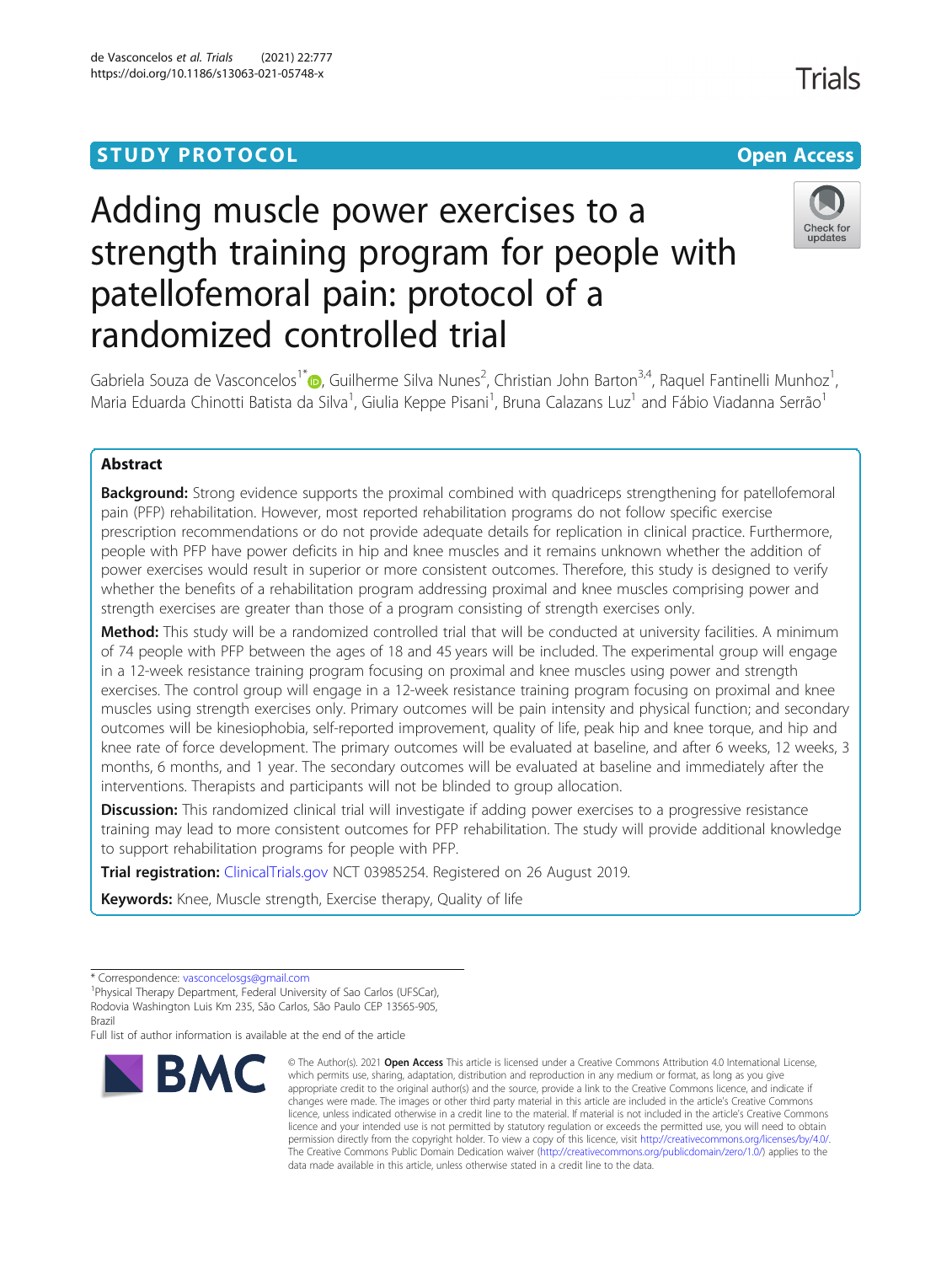# Introduction

Patellofemoral pain (PFP) is characterized by retropatellar and/or peripatellar pain that is aggravated during activities that increase patellofemoral joint loading (e.g., squatting and ascending/descending stairs) [[1\]](#page-8-0), with an annual prevalence in the general population of around 22.7% [\[2](#page-8-0)]. Although PFP was previously considered as a self-limiting condition, recent studies suggest that alterations and symptoms may persist for several years [\[3](#page-8-0)–[5](#page-8-0)]. Chronic pain associated with PFP has a negative impact on an individual´s level of physical activity and quality of life, interfering with work, activities of daily living, and physical exercise [[5](#page-8-0)–[7\]](#page-8-0).

Previous studies reported that people with PFP have decreased strength in hip  $[8, 9]$  $[8, 9]$  $[8, 9]$  $[8, 9]$  and knee muscles  $[10, 10]$  $[10, 10]$ [11\]](#page-8-0). Additionally, other parameters of hip and knee muscle capacity seem to be altered in people with PFP, such as rate of force development (RFD) and power [[12](#page-8-0)–[15\]](#page-9-0). Therefore, exercise therapy addressing these deficits may be important for PFP rehabilitation. Some studies reported the effects of rehabilitation programs for PFP patients focused on proximal muscles combined with quadriceps strengthening [\[16](#page-9-0)–[23](#page-9-0)]. Two systematic reviews concluded that the combination of proximal and quadriceps rehabilitation results in greater benefits on pain intensity and physical function compared to isolated quadriceps rehabilitation [\[24,](#page-9-0) [25\]](#page-9-0). Nowadays, the combination of hip and knee muscles exercises presents the best level of evidence for pain reduction and physical function improvement during PFP rehabilitation [[26\]](#page-9-0). Despite improvements in pain and physical function, the effects of resistance training on other characteristics seen in people with PFP such as kinesiophobia, quality of life, and catastrophization are unclear [\[27](#page-9-0)–[30](#page-9-0)].

According to the American College of Sports Medicine (ACSM), to achieve sustained improvements in muscle capacity, specific evidence-based guidelines must be followed, such as load progression, number of sets and repetitions, time to rest, weekly frequency, and duration of this training [[31,](#page-9-0) [32](#page-9-0)]. In a systematic review conducted by Lack et al. [[24\]](#page-9-0), the included studies evaluated the effects of resistance training targeting proximal muscles of people with PFP. After further analysis using the ACSM criteria, the authors concluded that three out of 14 studies actually incorporated protocols which could evoke improvements in muscle strength [[18,](#page-9-0) [21,](#page-9-0) [22\]](#page-9-0). However, none of the included studies completely accomplished the ACSM guidelines for structural strength gains (more than 8 weeks), as the protocols lasted  $4$  [[18](#page-9-0), [21\]](#page-9-0) to 8 weeks [[22\]](#page-9-0). Additionally, according to Lack et al. [\[24](#page-9-0)], only one study included power exercises [[33\]](#page-9-0), even though the exercise protocol was not clearly described for replication in clinical practice or research. This is a common issue among PFP randomized controlled trials highlighted in the systematic review by Holden et al. [\[34](#page-9-0)]. The systematic review included 38 studies and the authors concluded that exercise prescriptions are poorly described, which prevents them from being implemented in clinical practice.

Although hip and knee strength exercises present the best level of evidence for pain reduction and physical function improvement in people with PFP [[24](#page-9-0)–[26\]](#page-9-0), little is known in relation to their long-term effects. To date, only the study by Fukuda et al. [\[21](#page-9-0)] investigated the long-term effects of exercise (12 months) and the study reported that hip and knee strength exercises result in greater benefits on pain intensity and physical function compared to quadriceps strengthening alone. However, rehabilitation programs with exercises that correct other muscle capacity deficits, such as muscle power, can result in superior or more persistent benefits than those with only strengthening exercises. More recently, Barton et al. [[30\]](#page-9-0) demonstrated that a 12-week progressive resistance training program (hip and knee strength and power exercises) is feasible and is associated with improvements in pain, physical function, and muscle capacity (strength and power) in people with PFP. Nonetheless, it is unknown whether the benefits of a proximal combined with quadriceps rehabilitation comprising power and strength exercises are greater than those of a proximal combined with quadriceps rehabilitation consisting of strength exercises only.

To improve the knowledge regarding the effects of muscle power exercises on PFP rehabilitation, the main aim of the study will be to verify if including power exercises to a strength training program addressing proximal and knee muscles provides better outcomes in relation to intensity pain and physical function, compared to a strength training program only, in the short, medium, and long term in people with PFP. Furthermore, the aim will be to verify whether the proximal combined with quadriceps rehabilitation comprising power and strength exercises will result in superior benefits on kinesiophobia, selfreported improvement, quality of life, and muscle capacity (increased peak hip abduction and extension torque, and peak knee extension torque; increased hip abduction and extension RFD, and knee extension RFD). The hypothesis of the study is that people with PFP undergoing the proximal combined with quadriceps rehabilitation comprising power and strength exercises will improve considerably concerning the evaluated outcomes when compared to people undergoing the proximal combined with quadriceps rehabilitation composed by strength exercises only.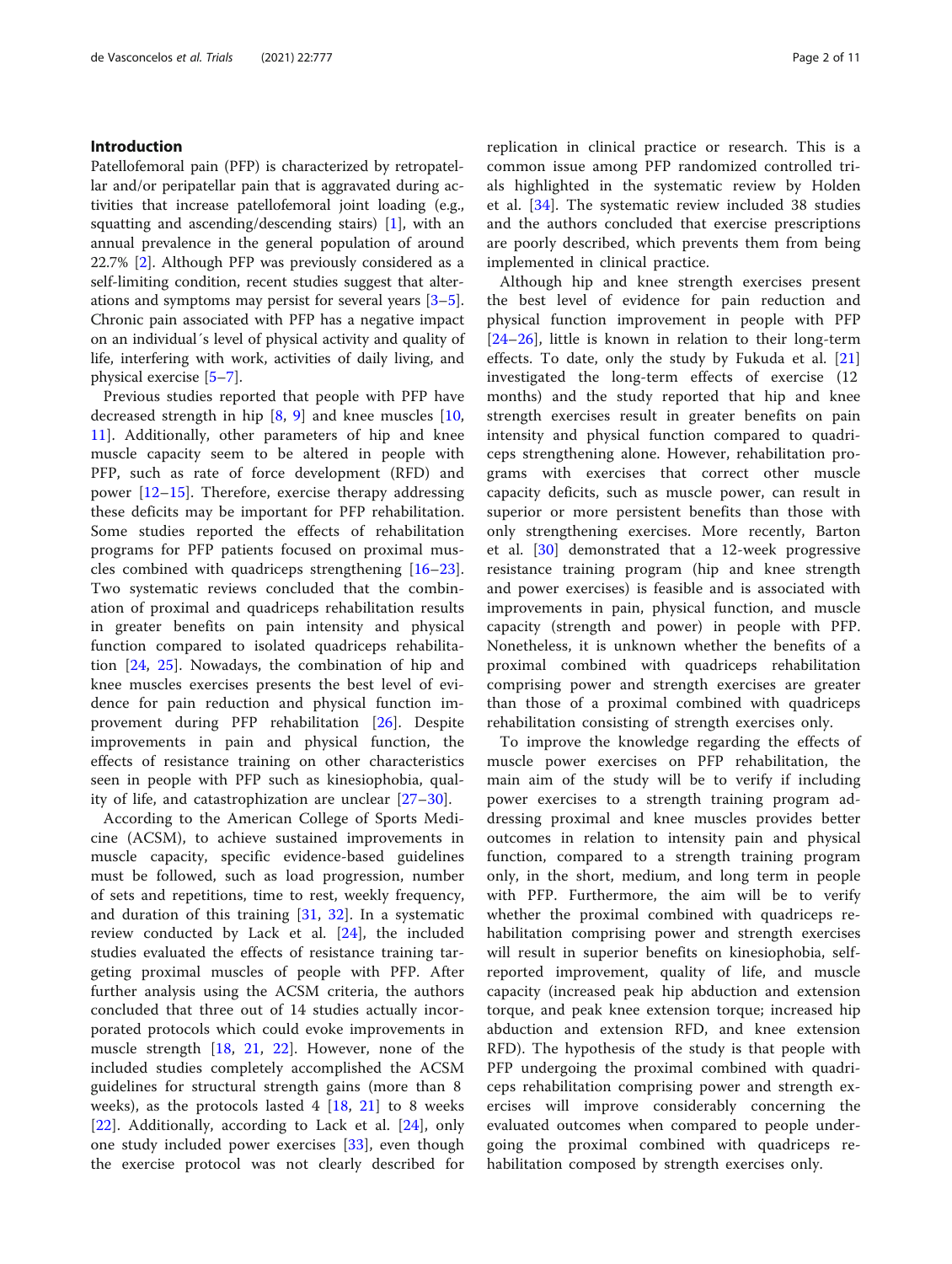# Methods

# Trial design

This is a randomized controlled trial. The study will be developed in six stages, according to Fig. 1. The baseline assessment will consist of evaluating anthropometric and demographic data, in addition to pain intensity, physical function, kinesiophobia, quality of life, and muscle capacity. After 1 week, the intervention phase will be initiated, which will consist of two different intervention protocols for 12 weeks, according to the group allocation. Six weeks after starting the intervention, the intensity of pain, physical function, kinesiophobia, and quality of life will be assessed. At the end of the intervention protocols, the participants will be evaluated for pain intensity, physical function, kinesiophobia, quality of life, muscle capacity, and self-reported improvement. After 3 months, 6 months, and 1 year, participants will be re-evaluated for pain intensity and physical function through online questionnaires. The lower limb of the affected side will be assessed. In cases of bilateral symptoms, the more painful lower limb will be assessed [\[12\]](#page-8-0).

The study will be conducted at the Laboratory of Evaluation and Intervention in Orthopedics and Traumatology (LAIOT) at the Federal University of São Carlos (UFSCar), São Carlos, São Paulo, Brazil, and will follow the CON-SORT guideline [\[35\]](#page-9-0) and the TIDieR checklist to describe the interventions [\[36](#page-9-0)]. The present protocol was reported according to the SPIRIT guideline [\[37\]](#page-9-0).

# Ethics

The research was approved by the University Research Ethics Committee (CAAE: 12417019.8.0000.5504). Each participant will receive explanations regarding research objectives, anonymity of their data, and freedom to participate. Participants will sign an Informed Consent Term (ICT). This study will respect the ethical precepts

|                                       | <b>STUDY PERIOD</b>    |                   |                                        |                         |                      |                         |                      |                         |
|---------------------------------------|------------------------|-------------------|----------------------------------------|-------------------------|----------------------|-------------------------|----------------------|-------------------------|
|                                       | Enrolment              | <b>Allocation</b> | Post allocation (12-week intervention) |                         |                      |                         |                      | Close-out               |
| <b>TIMEPOINT</b>                      | randomization<br>Prior | $\circ$           | <b>Baseline</b>                        | 6 weeks                 | Post<br>intervention | 3-month<br>follow-up    | 6-month<br>follow-up | 12-month<br>follow-up   |
| <b>ENROLMENT:</b>                     |                        |                   |                                        |                         |                      |                         |                      |                         |
| <b>Eligibility screen</b>             | X                      |                   |                                        |                         |                      |                         |                      |                         |
| Informed consent                      | X                      |                   |                                        |                         |                      |                         |                      |                         |
| Allocation                            |                        | $\mathsf X$       |                                        |                         |                      |                         |                      |                         |
| <b>INTERVENTIONS:</b>                 |                        |                   |                                        |                         |                      |                         |                      |                         |
| <b>Strength Training</b>              |                        |                   |                                        |                         |                      |                         |                      |                         |
| Strength and<br><b>Power Training</b> |                        |                   |                                        |                         |                      |                         |                      |                         |
| <b>ASSESSMENTS:</b>                   |                        |                   |                                        |                         |                      |                         |                      |                         |
| <b>Pain Intensity</b>                 |                        |                   | X                                      | X                       | X                    | X                       | X                    | $\overline{X}$          |
| <b>Physical Function</b>              |                        |                   | $\overline{\mathsf{x}}$                | $\overline{\mathsf{x}}$ | $\overline{X}$       | $\overline{\mathsf{X}}$ | $\overline{X}$       | $\overline{\mathsf{X}}$ |
| Kinesiophobia                         |                        |                   | $\overline{X}$                         |                         | $\overline{X}$       |                         |                      |                         |
| <b>Quality of Life</b>                |                        |                   | X                                      |                         | $\overline{X}$       |                         |                      |                         |
| <b>Isometric Peak</b><br>Torque       |                        |                   | $\overline{\mathsf{x}}$                |                         | $\overline{X}$       |                         |                      |                         |
| Rate of Force<br>Development          |                        |                   | X                                      |                         | $\overline{X}$       |                         |                      |                         |
| Self-improved<br>Perception           |                        |                   |                                        |                         | $\overline{X}$       |                         |                      |                         |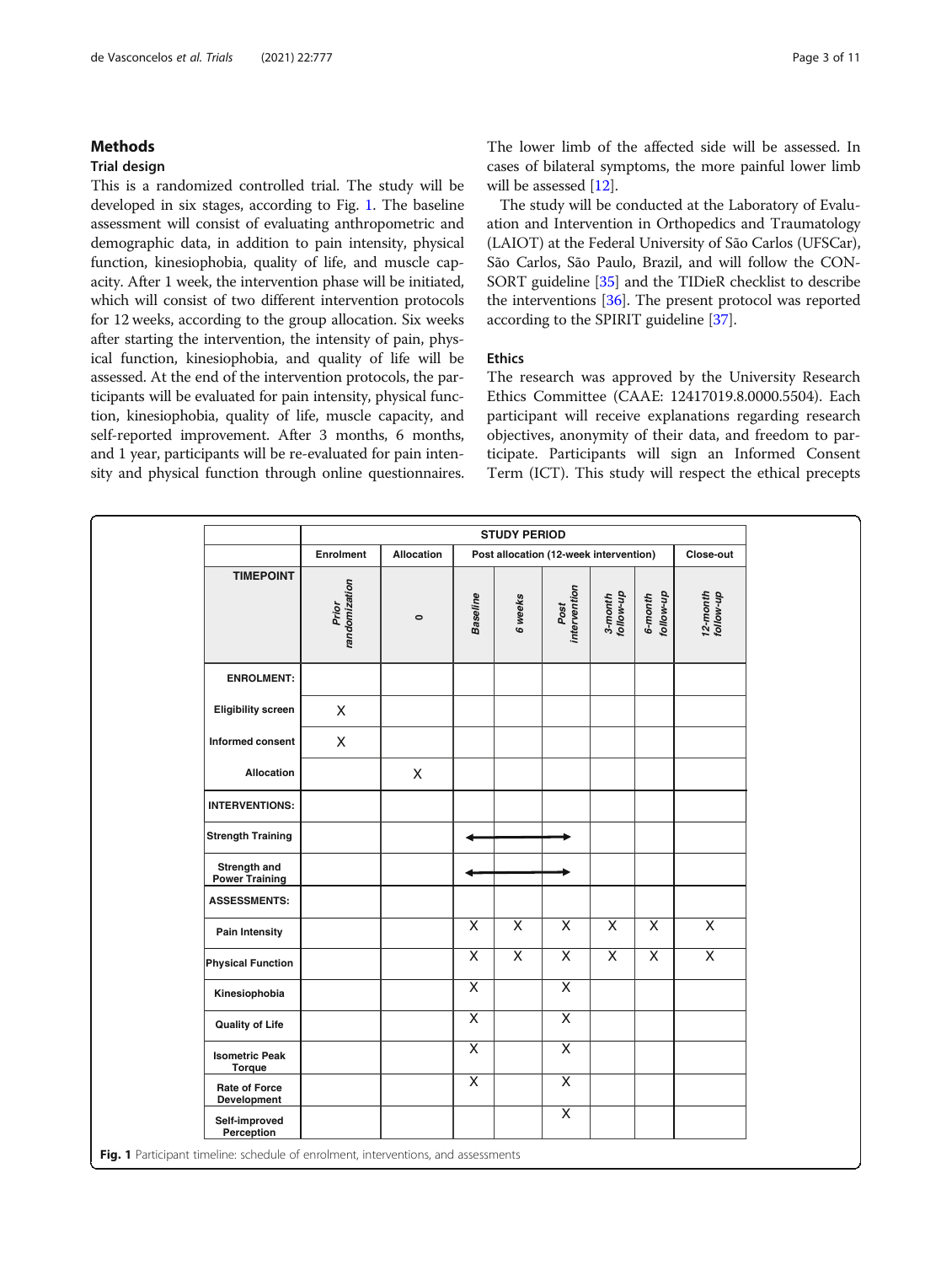of Resolution CNS 510/2016 and be performed according to the Declaration of Helsinki. It was registered in [ClinicalTrials.gov,](http://clinicaltrials.gov) on 26 August 2019, under number ID: NCT 03985254.

#### Participants and setting

Potential participants will be recruited from the community, gyms, or social media, and a minimum of 74 participants will be included in the study. A researcher will perform a preliminary screening of the eligibility criteria and will explain the study procedures during a telephone call. If the potential participants likely fulfill the inclusion criteria and declare their agreement to participate, the diagnosis of PFP will be confirmed by a physiotherapist through a physical examination [\[38\]](#page-9-0). This physiotherapist (BCL) will explain the study procedures and will obtain written consent from patients willing to participate in the trial.

To be included, the participants should meet the following inclusion criteria: (i) men and women affected by PFP (unilateral or bilateral) aged between 18 and 45 years; (ii) insidious onset of symptoms unrelated to a traumatic event; (iii) presenting retropatellar or peripatellar pain (3/10 points according to the visual analog scale—VAS) in at least two of the following functional activities: stair negotiation, running, kneeling, squatting, sitting for long periods, or jumping; and (iv) presence of pain for at least 2 months [\[17](#page-9-0)]. The exclusion criteria will be history of surgery to the knees; history of injury or pain in the hip; patellar instability; pain on palpation of the patellar tendon, iliotibial band, Hoffa fat, pes anserinus tendons or knee joint line; signs or symptoms of meniscal or ligamentous knee injuries; presence of Osgood-Schlatter or Sinding-Larsen-Johansson syndrome; and any vestibular, neurological, or musculoskeletal alterations that interfere with or contraindicate the measurement procedures of this study [[22,](#page-9-0) [39\]](#page-9-0). After randomization, the criterion for dropping out will be the participants not attending the assessments (6 weeks, post intervention and follow-ups).

#### Sample size

The sample size of this study was calculated considering a statistical power of 80%, alpha of 5%, and an estimated 15% of sample losses. In order to detect a 2-point difference in pain NRS [[40](#page-9-0)] with a standard deviation of 2.8 points [\[41\]](#page-9-0), a sample size calculation indicated 37 participants in each group.

# Randomization and allocation

All participants who give consent for participation and who fulfill the inclusion criteria will be randomized to the Strength Training Group (STG) or to the Power and Strength Training Group (PSTG) with a 1:1 allocation

ratio. Randomization will be performed using consecutively numbered, sealed and opaque envelopes previously prepared and randomly assigned by a random number generator program [\(www.randomization.com](http://www.randomization.com)). Allocation concealment will be ensured, since the randomization code will only be released after the participant has been included in the clinical trial. A researcher not involved in the assessment process will perform the randomization and participant allocation to the groups by opening the envelopes after the baseline evaluation. The physiotherapist, responsible for the intervention, will open the envelope and, will find the treatment condition to be conducted in this participant. The researcher responsible for assessments is not allowed to receive information about the group allocation. Thus, randomization will be conducted without any influence of the physiotherapists and researchers responsible for assessments and interventions.

#### Interventions

Participants from both groups will perform the supervised training program three times per week for 12 weeks, with at least 24 h of interval between intervention sessions. No instruction for home exercise will be given. Participants will be instructed to maintain their physical and sports activities.

The duration of each session for the STG will be around 60 min and for the SPTG around 75 min. All sessions will be supervised by an experienced physiotherapist (> 5 years). The description of the exercises has been made simple and clear; therefore, physiotherapists will need minimal training to apply the exercises (Additional file  $1$  – supplementary material).

The STG and SPTG programs will be based on the training principles recommended by the American College of Sport Medicine (ACSM) [\[32\]](#page-9-0). The exercises were chosen based on a study that successfully applied the protocol to people with PFP [[30\]](#page-9-0) and other strength training studies [[22,](#page-9-0) [42](#page-9-0)–[45](#page-9-0)].

To perform the exercises, ankle weights, free weights and/or dumbbells, and elastic bands will be used. The load to be used in the exercises of both groups will be determined based on the 10RM (repetition maximum) test to estimate the 1RM—the 10RM load indicates approximately 75% of the 1RM load  $[46]$  $[46]$ . As the participants have PFP, the 1RM test could exacerbate the symptoms. For exercises using an elastic band, the 1RM test will be performed. The 1RM will be considered the highest elastic band (considering the color of the elastic), in which the participant can perform a single repetition [\[22\]](#page-9-0).

Regarding pain management during exercise, a level equal to or lower than three points in VAS will be accepted, and if any participant presents pain above this level, the exercise will be modified according to the variations that are also in the exercise protocol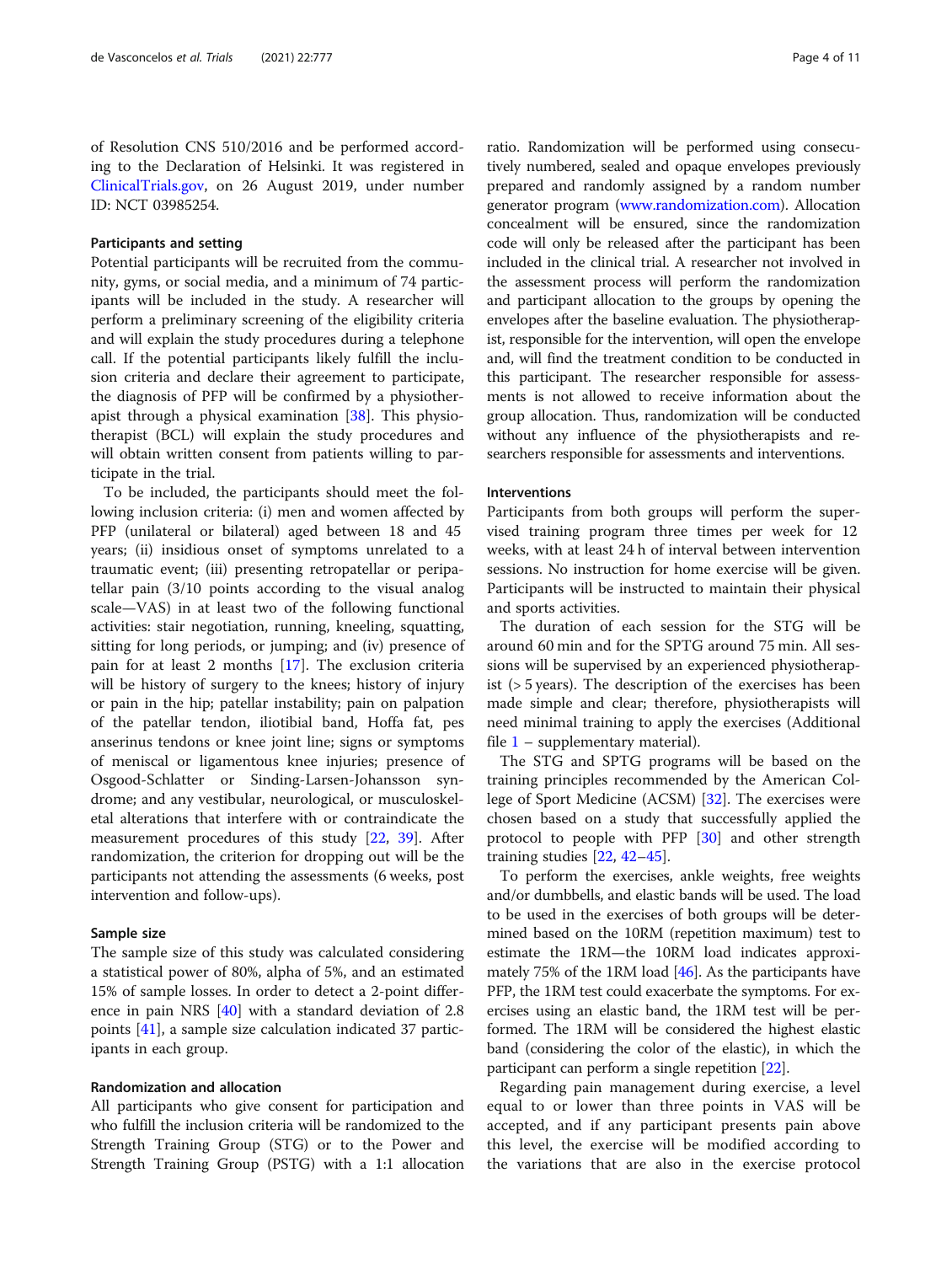(Additional file [1\)](#page-8-0). In addition to pain management, the presence of muscle failure will also be monitored. Exercise will be interrupted if muscle failure occurs, which will be considered as the participant's inability to move a specific load beyond a critical joint angle [[47\]](#page-9-0) or as the inability to complete a repetition in the stipulated range of motion due to fatigue [[48](#page-9-0)].

As an adherence strategy to encourage participants attending training sessions, both groups will receive face-to-face education sessions about possible causes and consequences of PFP, pain management, importance of physical activity for the treatment, and other questions that may arise during the intervention period. In addition, telephone calls will be made to remind participants about the sessions. The intention is that the participants feel part of the treatment, understand how the intervention can help them, and, thus, attend the intervention sessions [\[49](#page-10-0)].

### Strength Training Group (STG)

The strength training program will consist of applying resistance and progressive exercises for strength gain. Initially, the goal will be to develop neuromotor control and endurance (load < 50% 1RM), and in subsequent weeks, the goal will be to develop muscle strength (load > 70% 1RM) (Fig. 2). The protocol will initially focus on hip and trunk muscles, and after 4 weeks of training, knee muscle exercises (weight-bearing or non-weightbearing) will be included.

At each training session, at least five exercises (out of a total of 15 exercises) will be chosen and applied by the therapist. From these five exercises, one will be for hip extensors, one for hip abductors, one for knee extensors, and two for the trunk. Additional file [1](#page-8-0) provides a complete description of all exercises that may be applied to participants. According to the evolution of the participants, regarding pain and ease of execution, the therapist will perform the progression of the loads and even the substitution of one exercise for a more complex one as long as it is one of the program exercises.

# Power and Strength Training Group (PSTG)

Participants assigned to this group will perform the same exercise program as the STG and power training exercises (fourth column of Additional file [1](#page-8-0)). Initially, the focus will be on neuromotor control and resistance development (load < 50% 1RM). Afterwards, the goal will be to develop strength (load> 70% 1RM) and muscle power (load between 40 and 60% 1RM) (Fig. [3](#page-5-0)).

# Outcome measures

Primary outcomes will be pain intensity and physical function, and secondary outcomes will be kinesiophobia, self-reported improvement, quality of life, peak hip and knee torque, and hip and knee rate of force development. The primary outcomes will be evaluated at baseline, and after 6 weeks, 12 weeks, 3 months, 6 months, and 1 year. The secondary outcomes will be evaluated at baseline and immediately after the interventions.

#### Pain intensity

Pain intensity will be measured using the Numeric Rating Scale (NRS-11), where 0 represents "no pain" and 10 represents "the worst pain possible." Participants will indicate their usual pain and worst pain during the past week [\[40](#page-9-0)].

#### Physical function

The Anterior Knee Pain Scale (AKPS), translated and validated into Portuguese  $[50]$  $[50]$ , will be used to assess subjective symptoms such as anterior knee pain and functional limitations related to PFP. The items evaluated in the questionnaire are patellar subluxation, limp, pain, walking, climbing stairs, and sitting for a long time with bent knees. It has a score from 0 to 100 points, where 100 means no pain and/or functional limitations and 0 means constant pain and various functional limitations [[51](#page-10-0)]. The AKPS is a reliable and valid instrument for assessing function in individuals with PFP [\[40\]](#page-9-0).

#### Kinesiophobia

The evaluation of kinesiophobia will be performed by the translated and validated Portuguese version of the

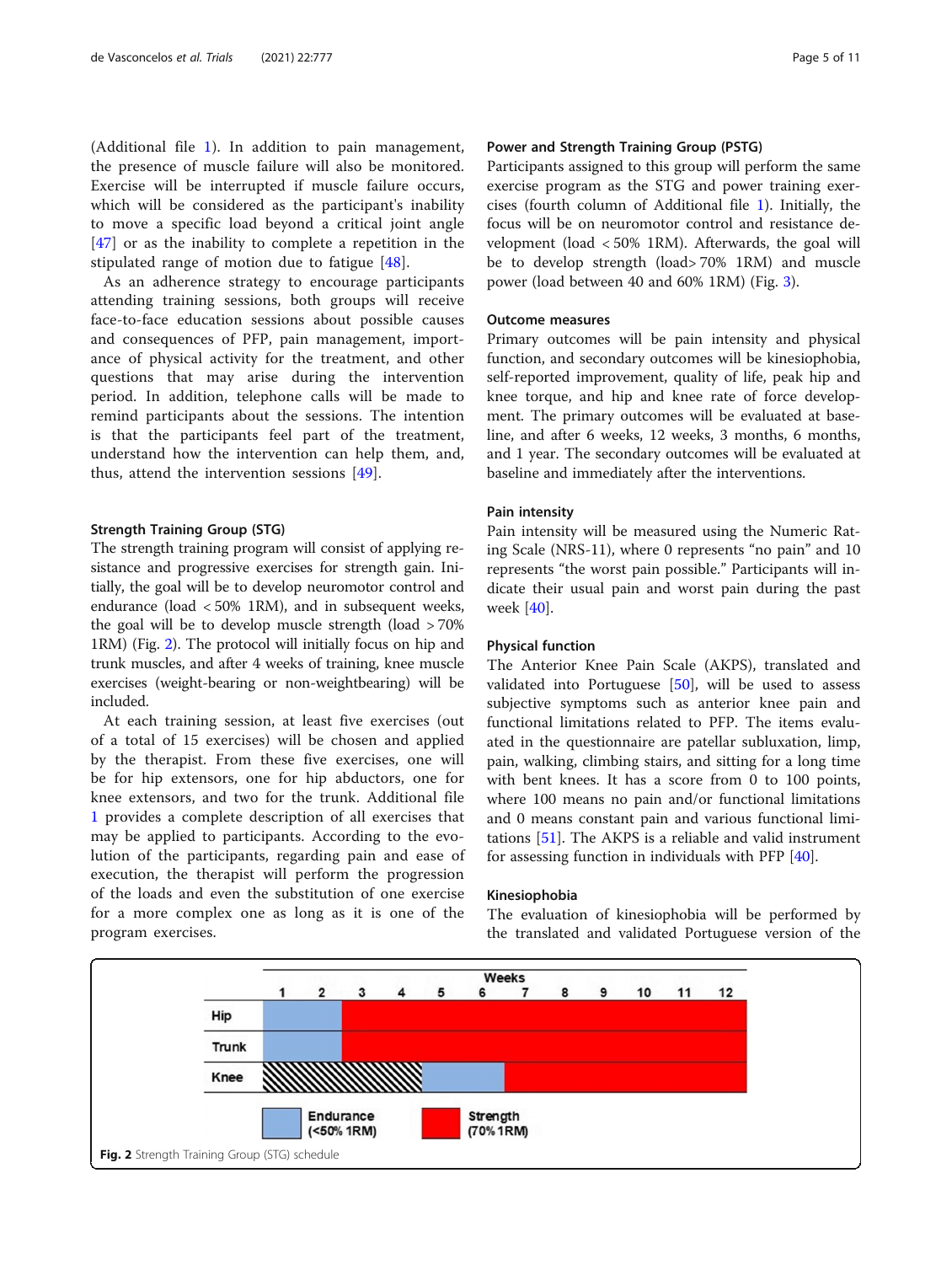<span id="page-5-0"></span>

Tampa Scale for the Kinesiophobia questionnaire [\[52](#page-10-0)], which consists of 17 items that assess fear of movement, injury or recurrence of injury [\[53\]](#page-10-0). This questionnaire is a four-point Likert scale, where the sum of the answers can vary from 17 to 68, and scores higher than 37 indicate the presence of kinesiophobia [[54\]](#page-10-0).

# Quality of Life

Participants will be assessed using the specific subscale for quality-of-life assessment of Knee Injury and Osteoarthritis Outcome Score (KOOS). This subscale comprises four questions and each one will be scored from 0 to 4, where 0 represents extreme knee problems and 4 that there are no knee problems. The sum of these questions will be used for further analysis [[55](#page-10-0), [56](#page-10-0)].

#### Muscle capacity

Isometric torque and RFD of knee extensors, hip extensors, and abductors will be evaluated using an isokinetic dynamometer (Biodex Multi Joint System 3, Biodex Medical Systems Inc., New York, USA), with a sampling frequency of 100 Hz.

- Knee extensors: the participants will be placed in a sitting position with hips at 85° of flexion and neutral position for transversal and frontal planes, and the knee of the assessed limb at 60° of flexion [[13](#page-8-0)]. The resistance pad will be fixed with a velcro strip just above the lateral malleolus and the rotation axis of the dynamometer will be aligned with the lateral femoral epicondyle.
- Hip extensors: the participants will be in a prone position on the testing table of the dynamometer and their legs will be off the table. The assessed lower limb will be placed with the hip at 30° of flexion, and the participants should keep the knee at 90° of flexion and avoid hip rotations during the test. The resistance pad will be fixed with a velcro strip just above the popliteal fossa, and the rotation axis of the dynamometer will be aligned with the

center of the hip joint in the sagittal plane near the greater trochanter of the femur [\[12](#page-8-0), [57\]](#page-10-0).

– Hip abductors: the participants will be placed in a side-lying position, whereby the top leg will be the assessed side. The assessed hip will be in neutral position for all three planes, the knee will also be in neutral position, and the participants will be instructed to keep their toes pointed forward and not to bend their knee during the test [[58](#page-10-0)]. The resistance pad will be fixed with a velcro strip 5 cm above the upper edge of the patella and the rotation axis of the dynamometer will be aligned to a point representing the intersection of two lines: one line directed inferiorly from the posterior superior iliac spine towards the knee, and the other line oriented medially and posteriorly to the greater trochanter of the femur toward the midline of the body.

For the whole assessment, the participants should perform the contraction as powerfully and as quickly as possible and maintain the contraction for 5 s. For each assessed muscle group, three maximal contractions will be collected with a 1-min interval between them. The participants will be verbally encouraged to achieve maximum power throughout all the contractions. Previously to the data collection, the participants will be familiarized with the tests by performing two submaximal contractions and one maximal contraction. A 3-min interval will be adopted between familiarization and data collection. Isometric torque measures will be normalized by body mass (Nm/kg  $\times$  100), and the highest value of the three repetitions will be used for statistical analysis for each muscle group [[12\]](#page-8-0).

A test-retest reliability study will be conducted to verify intra-examiner reliability of measurements by evaluating 10 participants in two moments, with an interval of 3 to 7 days.

To calculate the RFD, the highest value of the three repetitions for each muscle group will be used [\[12\]](#page-8-0). The normalized torque data will be exported and processed in the Matlab Software (Mathworks, Natick, Massachusetts,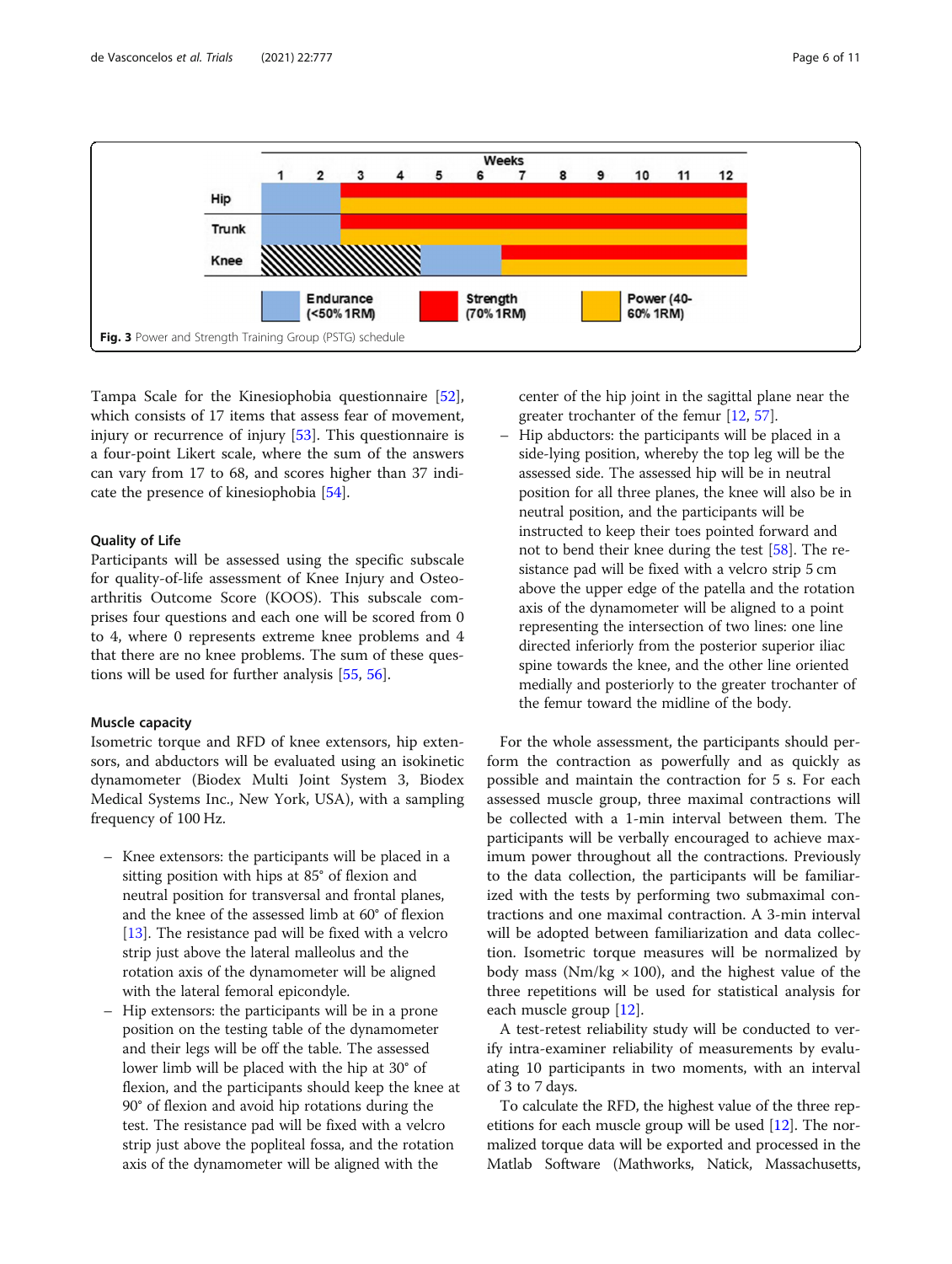USA, version 2008b). RFD will be calculated using the slope of the torque/time curve. The slope will be obtained by dividing the variation of the normalized torque (Nm/ Kg  $X$  100, represented as %) by the time variation (ms) from the start of the contraction until 30% and 90% of the maximal isometric torque [\[59,](#page-10-0) [60](#page-10-0)]. The beginning of the contraction will be defined as the moment when the isometric torque exceeds 2% of the peak torque [\[61\]](#page-10-0). Thus, higher RFD values indicate an increased ability to generate force rapidly [\[62](#page-10-0)].

#### Self-reported improvement

The self-reported improvement with reference to the start of the study will be quantified using the Global Rating of Change (GROC). This tool is a 15-point Likerttype scale that measures a patient's perception of a change in knee pain following a specific treatment [\[63](#page-10-0)]. The scale ranges from  $-7$  (a very great deal worse) to + 7 (a very great deal better), with 0 (zero) indicating no change. Changes of 4 points or more on this scale have been previously considered as clinically important in patients with knee pain [[64\]](#page-10-0).

#### Blinding

The researcher in charge of the evaluations and the data processing will be blinded to the group allocation. The participants and the therapist will not be blinded to the group allocation due to the differences between our interventions which are easily detectable.

#### Minimizing missing data

In order to avoid and minimize missing data, as an adherence strategy to encourage participants to attend training sessions, both groups will receive face-to-face education sessions about possible causes and consequences of PFP, pain management, importance of physical activity for the treatment, and other questions that may arise during the intervention period. In addition, telephone contacts will be made to remind participants about the sessions and the evaluations. Regarding the 3 month-, 6 month-, and 1-year follow-ups, the researcher will contact the participant by telephone and send them the online questionnaire.

#### Data management

Data are being collected at the Laboratory of Evaluation and Intervention in Orthopedics and Traumatology (LAIOT) at the Federal University of São Carlos (UFS-Car). Data will be stored at the Physical Therapy Department at UFSCar with a password-protected computer file, to which only researchers will have access. The main researcher will have a backup copy of all the information.

The study results will be released in conferences, such as scientific conferences, internationally and nationally, and through articles published in peer-reviewed journals. This research is a part of a PhD thesis, and the publishing rights are owned by the authors. The results will be frequently presented to the supervising professor (FVS).

#### Data monitoring

Researchers will monitor participants throughout the study development (assessment and interventions). The supervising professor (FVS), who will be blind to the group allocations, will monitor any adverse effects and perform database management and statistical analyses.

Adverse events during the study procedures, either during assessments, interventions, or follow-up, will be registered and reported. Adverse events will be considered any symptom or disease that is related or not to the evaluations and the intervention.

The University Graduate Program will supervise the integrity of the data, and the responsible Internal Data Monitoring Committee will have access to the patient allocation, while the whole analysis will be confidential. The supervising professor (FVS) will ensure that the University Graduate Program and Internal Data Monitoring Committee will be provided with access to source data/documents, ensuring the confidentiality of the participants.

#### Harm

Participant data will be carefully accessed, and all harm and complications of the treatment will be reported together with the other results of this trial, if any.

#### Auditing

The University Graduate Program will supervise the integrity of the data. Moreover, the results will be frequently presented to the supervising professor (FVS), who will be blind to the group allocations, and will verify if data are accurate, complete, and verifiable and that the conduct of the study complies with the currently approved protocol.

# Statistical analysis

The intention-to-treat approach will be applied for all analyses [\[65](#page-10-0)]. The differences from baseline will be used in the analysis. The effects of intervention on the outcome measures will be assessed by analysis of variance (ANOVA). For pain and physical function (primary outcomes), a 2-by-6 analysis of variance will be used with the groups (STG and PSTG) as the independent factor and time (baseline, 6-week, post intervention, 3-month follow-up, 6-month follow-up, and 12-month follow-up) as the repeated factor. For kinesiophobia (secondary outcome), a 2-by-3 analysis of variance (2 groups and 3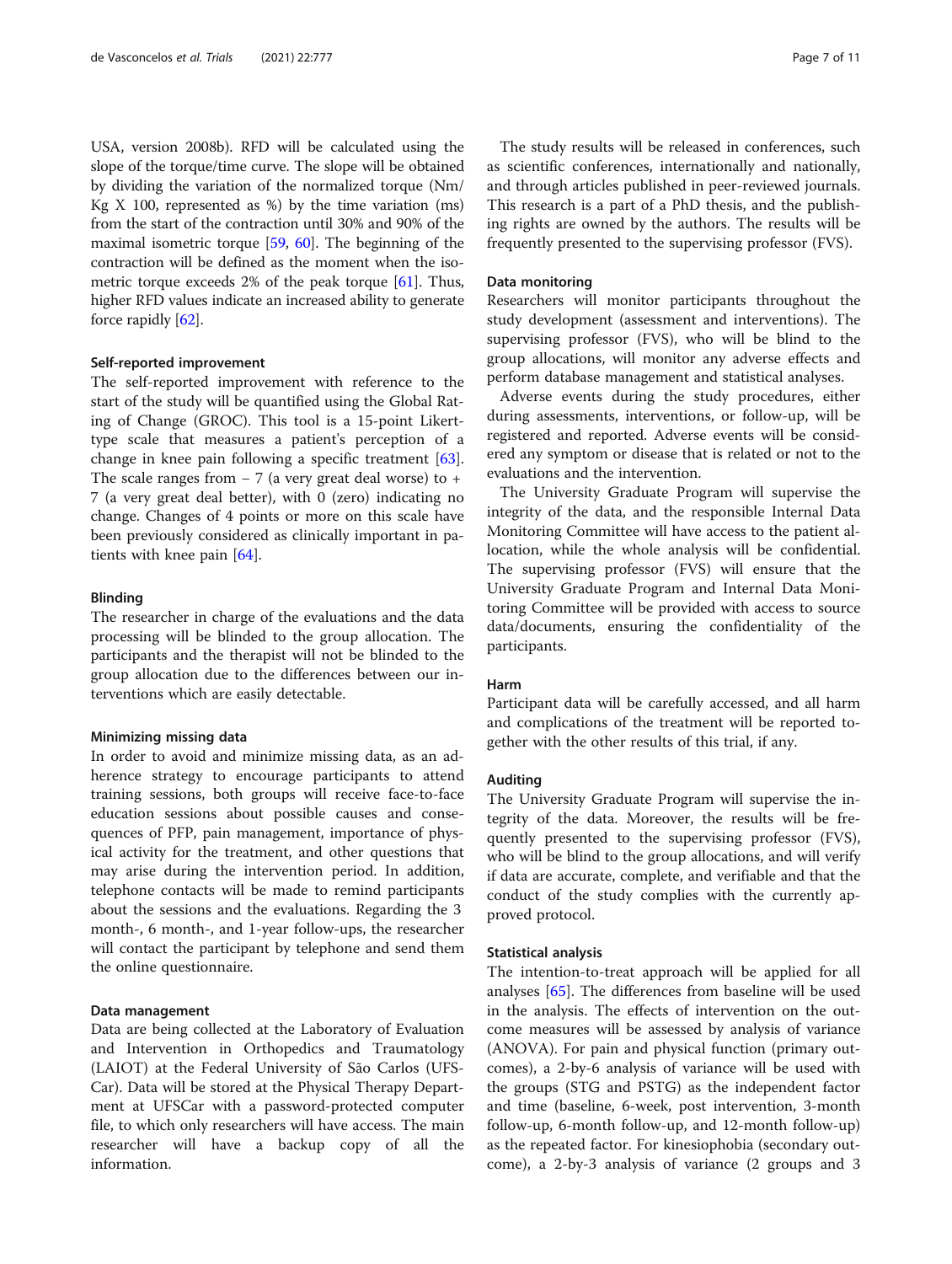time points) will be used. For quality of life and muscle capacity (hip and knee torque; hip and knee RFD) (secondary outcomes), a 2-by-2 analysis of variance (2 groups and 2 time points) will be used. For GROC outcome (secondary outcomes), the reference criterion of treatment success will be a score of  $+6$  (much improved) or higher and these data will be presented as a percentage. Moreover, chi-square tests will be performed to compare the percentage of patients who perceived much improvement in each group based on the GROC scale. Separate models will be used for each outcome measure. For significant group-by-time interactions, planned pairwise comparisons with post hoc Bonferroni will be used to determine differences. The mean difference and 95% CI will be also calculated for each comparison. In cases of missing data, the multiple imputation method will be adopted to impute missing values [\[66](#page-10-0)], and per-protocol analysis will be also performed. The significance level will be 0.05. All the statistical analysis will be performed using a Statistical Package for the Social Sciences software program (version 20.0, SPSS, Inc., Chicago, IL, USA), and the researcher who will perform the analysis will be blinded to the group allocation. Interim analyses will not be performed. No additional analyses will be performed in the trial.

#### **Discussion**

Knee pain is the second most prevalent condition, in which PFP is considered one of the most common forms of knee pain [\[67](#page-10-0)]. People with PFP have decreased hip [[8,](#page-8-0) [9\]](#page-8-0) and knee muscle strength [\[10,](#page-8-0) [11](#page-8-0)], and, as a result, many studies have focused on improving these deficits [[16](#page-9-0)–[23](#page-9-0)]. According to the latest PFP consensus  $[26]$  $[26]$ , the proximal combined with quadriceps strengthening is the physiotherapeutic procedure that has the best evidence for pain reduction and function improvement in PFP patients.

Moreover, people with PFP present other proximal and knee muscle capacity deficits, such as rate of force development (RFD) and power [\[12](#page-8-0)–[15\]](#page-9-0). Nunes et al. [[12](#page-8-0), [13\]](#page-8-0) reported lower hip abductor and extensor and knee extensor rate of force development (RFD) during maximal isometric contraction in women with PFP compared to women without PFP. Similarly, according to the study by Ferreira et al. [[15\]](#page-9-0), women with PFP have lower hip abductor and knee extensor RFD during isometric, concentric, and eccentric contractions compared to women without PFP. Finally, using a linear position transducer, it was found that people with PFP had deficits of 31% and 29% in hip abductor and extensor power, respectively [\[14](#page-8-0)].

Although these recent studies have shown that patients with PFP have hip and knee muscle power deficits [[12](#page-8-0)–[15](#page-9-0)], little is known in relation to power training effects in these people. Until the present moment, only two studies included power exercises for the treatment of these patients [\[30](#page-9-0), [33\]](#page-9-0). Nevertheless, Tyler et al. [[33](#page-9-0)] did not adequately describe which power exercises were applied, and Barton et al. [[30\]](#page-9-0) did not have a comparator group (isolated muscle strength protocol) to clarify whether adding power exercises to a strength training protocol results in greater benefits than muscle strength training alone.

In addition to these problems, others are identified in previously published studies with interventions for PFP. For example, the vast majority of them did not follow ACSM recommendations aiming to gain muscle strength (load progression, number of sets and repetitions, time to rest, weekly frequency and duration of this training) [[24\]](#page-9-0). Another problem, presented in the systematic re-view by Holden et al. [[34\]](#page-9-0)<sup>'</sup> is that they were not clearly described (exercise prescriptions), making it difficult to apply them in clinical practice. And these problems can interfere with long-term results.

Therefore, this study will be the first clinical trial to compare the effects of adding power exercises to strength training with an isolated strength training program. Moreover, it will also analyze if these effects will be longer lasting than those of isolated strength training. The protocols will follow ACSM recommendations and will be described in detail to facilitate applications in clinical practice, and that could favor long-term benefits.

In relation to benefits, hip and knee strength training alone is able to improve pain and physical function in people with PFP  $[24–26]$  $[24–26]$  $[24–26]$  $[24–26]$  $[24–26]$ , but only one study has evaluated long-term effects [\[21](#page-9-0)]. Adding power exercises to strength training can promote more consistent results in people with PFP. Furthermore, these results may be longer lasting than those of strength training alone (12 months).

Depending on the results of our study, we aim to change physiotherapist clinical practice by targeting hip and knee power exercises as a part of routine treatment for people with PFP. Usually, treatment for people with PFP includes hip and knee strength exercises and passive adjuncts (orthoses and insoles) and little or no attention to power exercises. In addition, because it follows the recommendations of the ACSM and exercises are described in detail (according to TIDieR), the protocol can be replicated in clinical practice and/or in scientific research.

# Trial status

This trial is currently recruiting patients, the first patient was included on 12 August 2019, and this is the original version. To date, we have enrolled 37 study participants who have completed treatment, assessments, and follow-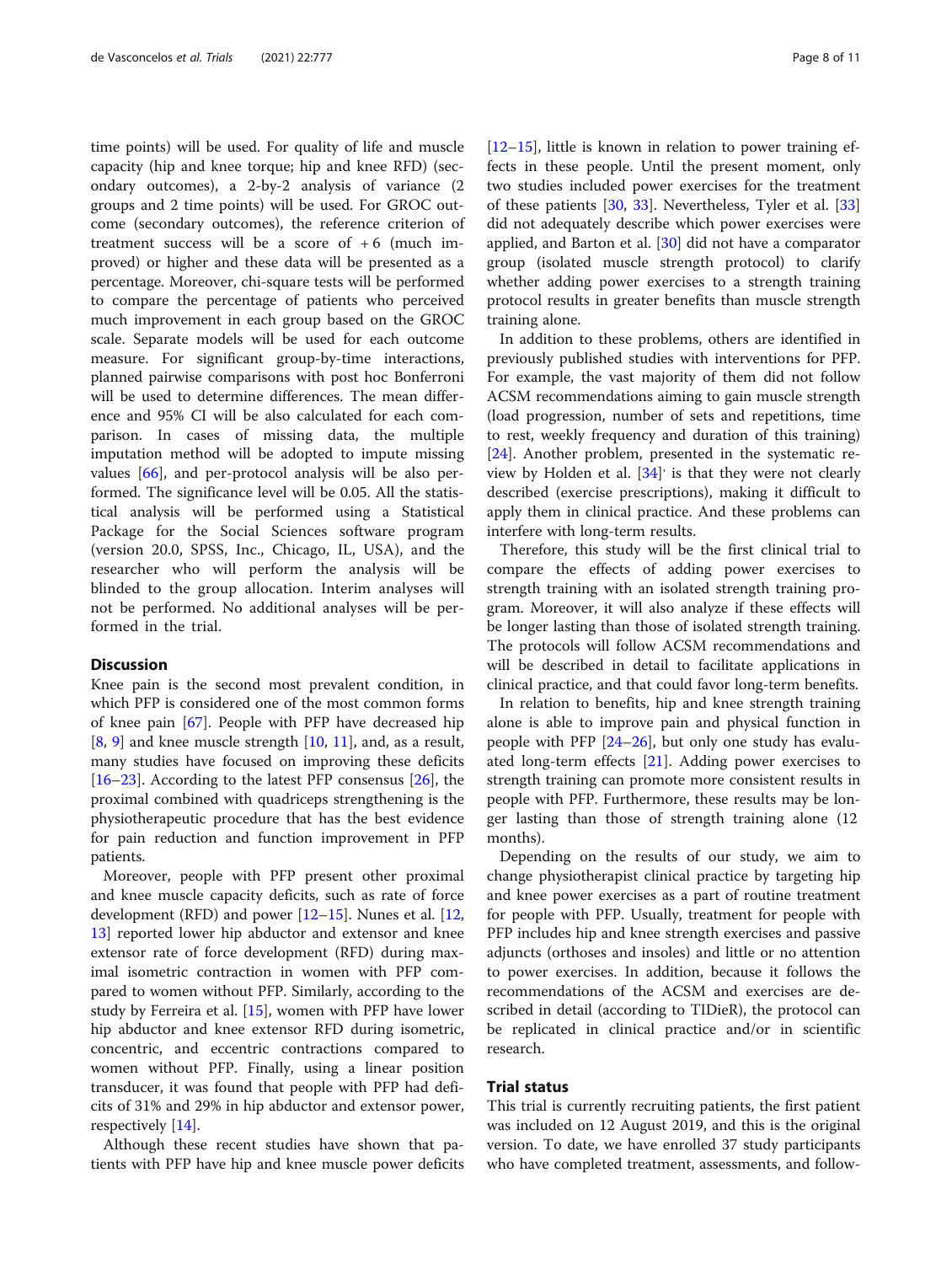<span id="page-8-0"></span>ups. We predict that recruitment will be completed in December 2021. Although existing data are being entered, no analysis has been performed yet.

#### Supplementary Information

The online version contains supplementary material available at [https://doi.](https://doi.org/10.1186/s13063-021-05748-x) [org/10.1186/s13063-021-05748-x](https://doi.org/10.1186/s13063-021-05748-x).

Additional file 1: Supplementary Material.

#### Acknowledgements

The authors would like to specifically thank all the participants who will take part in the study. The authors would like to thank all the staff at the university.

#### Ancillary and post-trial care

After inclusion in the study, participants are given contact information on trial researchers and are asked to contact us if any trial-related health problem should arise. In these events, participants will be referred to the orthopedic doctor or to the necessary health service for the participant's prompt recovery.

#### Dissemination policy

The study results will be released in conferences, such as scientific conferences, internationally and nationally, and through articles published in peer-reviewed journals. This research is a part of a PhD thesis, and the publishing rights are owned by the authors. The results will be frequently presented to the supervising professor (FVS).

#### Authors' contributions

GSV, GSN, and FVS conceived the study. BCL and RFM performed the assessment. GSV, GKP, and MECBS were responsible for the interventions. GSV, GSN, and FVS were responsible for writing the paper. CJB critically reviewed the paper. All authors have read and approved the final manuscript and agreed to be accountable for all aspects of the work.

#### Funding

This trial has been conducted with no external funding (from funding agencies or the government); instead, the Graduate Program receives financial support in the form of scholarships, and the main researcher (GSV) receives a scholarship during her PhD period. This scholarship is part of the Coordination of Improvement of Higher Education Personnel - Brazil (CAPES) funding for Graduate Programs. However, there is no other direct funding from the Graduate Program for the development of the present study. CAPES did/will not have a role in the study design; collection, analysis, interpretation of data, and writing of the report.

#### Availability of data and materials

The dataset(s) supporting the conclusions of this article are available upon request from the authors.

# Declarations

### Ethics approval and consent to participate

The study was approved by the University Research Ethics Committee (CAAE: 12417019.8.0000.5504). Each participant will receive explanations regarding the study development. Participants will sign two copies of the Informed Consent Term (ICT); one copy will be for the volunteer and the other for the researcher. All collected data will be held confidential. Any modification in study objectives, study design, study procedures, participant population, sample size, or significant administrative aspects will lead to a change in the study protocol. It will be under the supervision of the supervisor professor (FVS) and approved by the University Research Ethics Committee prior to implementing these amendments.

#### Consent for publication

Not applicable.

#### Competing interests

The authors declare that they have no financial and other competing interests.

#### Author details

<sup>1</sup> Physical Therapy Department, Federal University of Sao Carlos (UFSCar) Rodovia Washington Luis Km 235, São Carlos, São Paulo CEP 13565-905, Brazil. <sup>2</sup>Physiotherapy and Rehabilitation Department, Federal University of Santa Maria (UFSM), Av Roraima 1000, Santa Maria, Rio Grande do Sul CEP 97105-900, Brazil. <sup>3</sup>La Trobe Sport and Exercise Medicine Research Centre School of Allied Health, La Trobe University, Melbourne, Australia. 4 Department of Surgery, St Vincent's Hospital, University of Melbourne, Melbourne, Australia.

Received: 9 April 2021 Accepted: 25 October 2021 Published online: 06 November 2021

#### References

- 1. Davis IS, Powers CM. Patellofemoral pain syndrome: proximal, distal, and local factors—an international retreat. J Orthop Sports Phys Ther. 2010;40(3): A1–A48. [https://doi.org/10.2519/jospt.2010.0302.](https://doi.org/10.2519/jospt.2010.0302)
- 2. Smith BE, Selfe J, Thacker D, Hendrick P, Bateman M, Moffatt F, et al. Incidence and prevalence of patellofemoral pain: a systematic review and meta-analysis. PLoS One. 2018;13(1):e0190892. [https://doi.org/10.1371/journa](https://doi.org/10.1371/journal.pone.0190892) [l.pone.0190892](https://doi.org/10.1371/journal.pone.0190892).
- 3. Collins NJ, Bierma-Zeinstra SMA, Crossley KM, Van Linschoten RL, Vicenzino B, Van Middelkoop M. Prognostic factors for patellofemoral pain: a multicentre observational analysis. Br J Sports Med. 2013;47(4):227–33. [https://doi.org/10.1136/bjsports-2012-091696.](https://doi.org/10.1136/bjsports-2012-091696)
- 4. Lankhorst NE, Van Middelkoop M, Crossley KM, Bierma-Zeinstra SMA, Oei EHG, Vicenzino B, et al. Factors that predict a poor outcome 5-8 years after the diagnosis of patellofemoral pain: a multicentre observational analysis. Br J Sports Med. 2016;50(14):881–6. <https://doi.org/10.1136/bjsports-2015-094664>.
- 5. Rathleff MS, Rathleff CR, Olesen JL, Rasmussen S, Roos EM. Is knee pain during adolescence a self-limiting condition? Prognosis of Patellofemoral Pain and Other Types of Knee Pain. Am J Sports Med. 2016;44(5):1165–71. [https://doi.org/10.1177/0363546515622456.](https://doi.org/10.1177/0363546515622456)
- 6. Crossley KM, Hinman RS. The patellofemoral joint: the forgotten joint in knee osteoarthritis. Osteoarthr Cartil. 2011;19(7):765–7. [https://doi.org/10.101](https://doi.org/10.1016/j.joca.2011.05.005) [6/j.joca.2011.05.005](https://doi.org/10.1016/j.joca.2011.05.005).
- 7. Hall R, Barber Foss K, Hewett TE, Myer GD. Sport specialization's association with na increased risk of developing anterior knee pain in adolescent female athletes. J Sport Rehabil. 2015;24(1):31–5. [https://doi.org/10.1123/jsr.2](https://doi.org/10.1123/jsr.2013-0101) [013-0101.](https://doi.org/10.1123/jsr.2013-0101)
- 8. Prins MR, Van Der Wurff P. Females with patellofemoral pain syndrome have weak hip muscles: a systematic review. Aust J Physiother. 2009;55(1):9–15. [https://doi.org/10.1016/S0004-9514\(09\)70055-8.](https://doi.org/10.1016/S0004-9514(09)70055-8)
- 9. Rathleff MS, Rathleff CR, Crossley KM, Barton CJ. Is hip strength a risk factor for patellofemoral pain? A systematic review and meta-analysis. Br J Sports Med. 2014;48(14):1088. <https://doi.org/10.1136/bjsports-2013-093305>.
- 10. Duffey MJ, Martin DF, Cannon DW, Craven T, Messier SP. Etiologic factors associated with anterior knee pain in distance runners. Med Sci Sports Exerc. 2000;32(11):1825–32. [https://doi.org/10.1097/00005768-200011000-](https://doi.org/10.1097/00005768-200011000-00003) [00003.](https://doi.org/10.1097/00005768-200011000-00003)
- 11. Kaya D, Citaker S, Kerimoglu U, Atay OA, Nyland J, Callaghan M, et al. Women with patellofemoral pain syndrome have quadriceps femoris volume and strength deficiency. Knee Surg Sports Traumatol Arthrosc. 2011; 19(2):242–7. [https://doi.org/10.1007/s00167-010-1290-2.](https://doi.org/10.1007/s00167-010-1290-2)
- 12. Nunes GS, Barton CJ, Serrão FV. Hip rate of force development and strength are impaired in females with patellofemoral pain without signs of altered gluteus medius and maximus morphology. J Sci Med Sport. 2018;21(2):123– 8. <https://doi.org/10.1016/j.jsams.2017.05.014>.
- 13. Nunes GS, Barton CJ, Serrão FV. Impaired knee muscle capacity is correlated to impaired sagittal kinematics during jump landing in females with patellofemoral pain. J Strength Cond Res. 2020;Publish Ahead of Print. <https://doi.org/10.1519/JSC.0000000000003616>.
- 14. Nunes GS, De Oliveira SD, Crossley KM, Serrão FV, Pizzari T, Barton CJ. People with patellofemoral pain have impaired functional performance, that is correlated to hip muscle capacity. Phys Ther Sport. 2019a;40:85–90. <https://doi.org/10.1016/j.ptsp.2019.08.010>.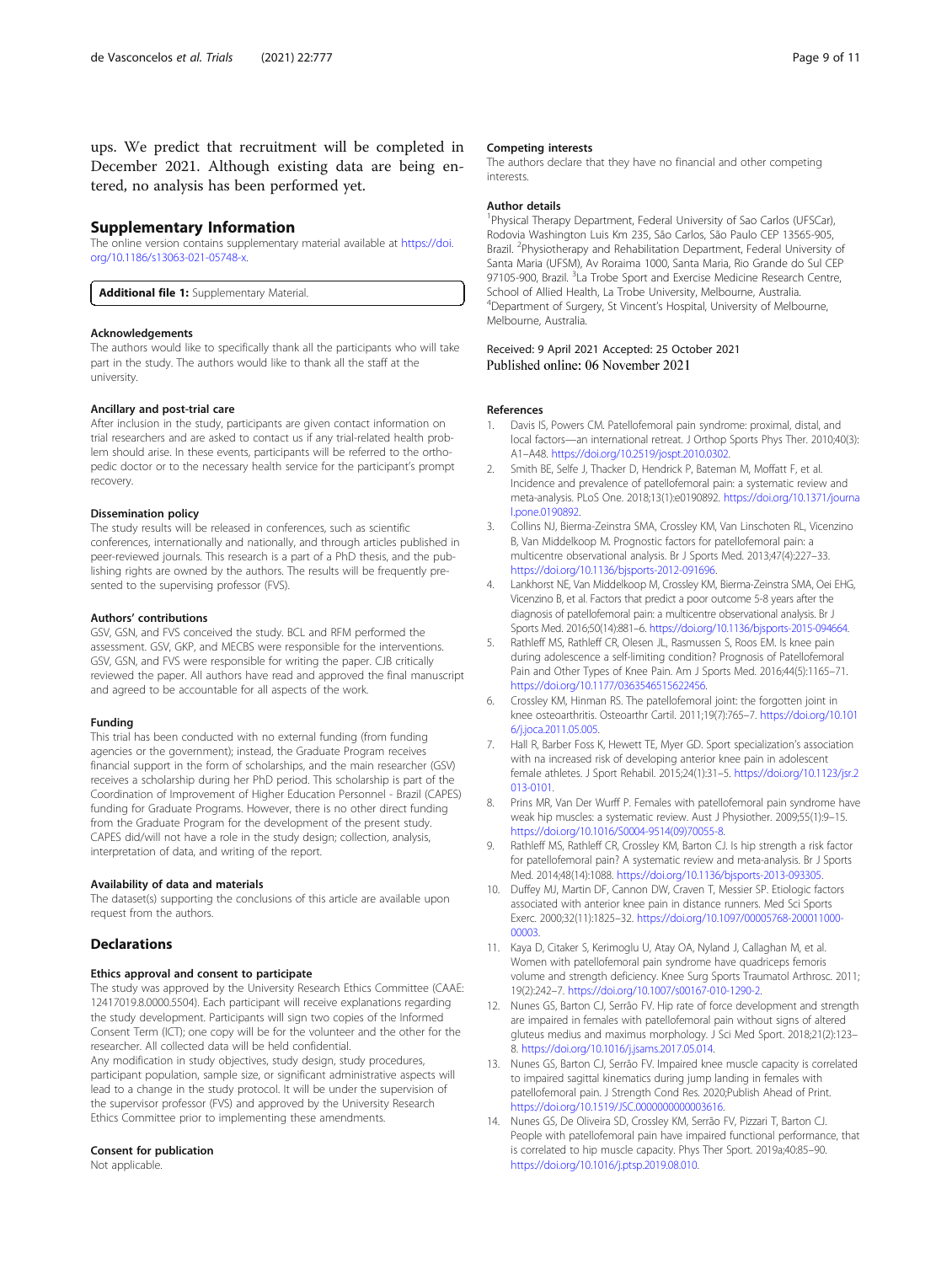- <span id="page-9-0"></span>15. Ferreira AS, de Oliveira SD. Barton CJ. Taborda B, Pazzinatto MF, et al. Impaired isometric, concentric, and eccentric rate of torque development at the hip and knee in patellofemoral pain. J Strength Cond Res: Briani RV; 2019.
- 16. Avraham F, Aviv S, Ya'akobi P, Faran H, Fisher Z, Goldman Y, et al. The efficacy of treatment of different intervention programs for patellofemoral pain syndrome—a single blinded randomized clinical trial. Pilot study. Sci World J. 2007;7:1256–62. [https://doi.org/10.1100/tsw.2007.167.](https://doi.org/10.1100/tsw.2007.167)
- 17. Nakagawa TH, Muniz TB, Baldon RDM, Dias Maciel C, de Menezes Reiff RB, Serrão FV. The effect of additional strengthening of hip abductor and lateral rotator muscles in patellofemoral pain syndrome: a randomized controlled pilot study. Clin Rehabil. 2008;22(12):1051–60. [https://doi.org/10.1177/02](https://doi.org/10.1177/0269215508095357) [69215508095357](https://doi.org/10.1177/0269215508095357).
- 18. Fukuda TY, Rossetto FM, Magalhaes E, Bryk FF, Lucareli PR, De Almeida ACN. Short-term effects of hip abductors and lateral rotators strengthening in females with patellofemoral pain syndrome: a randomized controlled clinical trial. J Orthop Sports Phys Ther. 2010;40(11):736–42. [https://doi.org/1](https://doi.org/10.2519/jospt.2010.3246) [0.2519/jospt.2010.3246.](https://doi.org/10.2519/jospt.2010.3246)
- 19. Razeghi M, Etemadi Y, Taghizadeh S, Ghaem H. Could hip and knee muscle strengthening alter the pain intensity in patellofemoral pain syndrome? Iran Red Crescent Med J. 2010;12:104–10.
- 20. Dolak KL, Silkman C, Medina Mckeon J, Hosey RG, Lattermann C, Uhl TL. Hip strengthening prior to functional exercises reduces pain sooner than quadriceps strengthening in females with patellofemoral pain syndrome: a randomized clinical trial. J Orthop Sports Phys Ther. 2011;41(8):560–70. <https://doi.org/10.2519/jospt.2011.3499>.
- 21. Fukuda TY, Melo WP, Zaffalon BM, Rossetto FM, Magalhães E, Bryk FF, et al. Hip posterolateral musculature strengthening in sedentary women with patellofemoral pain syndrome: a randomized controlled clinical trial with 1 year follow-up. J Orthop Sports Phys Ther. 2012;42(10):823–30. [https://doi.](https://doi.org/10.2519/jospt.2012.4184) [org/10.2519/jospt.2012.4184.](https://doi.org/10.2519/jospt.2012.4184)
- 22. Baldon R, Serrão FV, Scattone Silva R, Piva SR. Effects of functional stabilization training on pain, function, and lower extremity biomechanics in women with patellofemoral pain: a randomized clinical trial. J Orthop Sports Phys Ther. 2014;44(4):240–A8. <https://doi.org/10.2519/jospt.2014.4940>.
- 23. Ismail MM, Gamaleldein MH, Hassa KA. Closed kinetic chain exercises with or without additional hip strengthening exercises in management of patellofemoral pain syndrome: a randomized controlled trial. Eur J Phys Rehabil Med. 2013;49(5):687–98.
- 24. Lack S, Barton C, Sohan O, Crossley K, Morrissey D. Proximal muscle rehabilitation is effective for patellofemoral pain: a systematic review with meta-analysis. Br J Sports Med. 2015;49(21):1365–76. [https://doi.org/10.1136/](https://doi.org/10.1136/bjsports-2015-094723) [bjsports-2015-094723](https://doi.org/10.1136/bjsports-2015-094723).
- 25. Nascimento LR, Teixeira-Salmela LF, Souza RB, Resende RA. Hip and knee strengthening is more effective than knee strengthening alone for reducing pain and improving activity in individuals with patellofemoral pain: a systematic review with meta-analysis. J Orthop Sports Phys Ther. 2018;48(1): 19–31. <https://doi.org/10.2519/jospt.2018.7365>.
- 26. Collins NJ, Barton CJ, Van Middelkoop M, Callaghan MJ, Rathleff MS, Vicenzino BT, et al. Consensus statement on exercise therapy and physical interventions (orthoses, taping and manual therapy) to treat patellofemoral pain: recommendations from the 5th International Patellofemoral Pain Research Retreat, Gold Coast, Australia, 2017. Br J Sports Med, bjsports-2018- 099397.
- 27. Domenech J, Sanchis-Alfonso V, López L, Espejo B. Influence of kinesiophobia and catastrophizing on pain and disability in anterior knee pain patients. Knee Surg Sport Traumatol Arthrosc. 2013;21(7):1562–8. <https://doi.org/10.1007/s00167-012-2238-5>.
- 28. Maclachlan LR, Collins NJ, Matthews MLG, Hodges MW, Vicenzino B. The psychological features of patellofemoral pain: a systematic review. Br J Sports Med. 2017;51(9):732–42. [https://doi.org/10.1136/bjsports-2016-](https://doi.org/10.1136/bjsports-2016-096705) [096705](https://doi.org/10.1136/bjsports-2016-096705).
- 29. Coburn SL, Barton CJ, Filbay SR, Hart HF, Rathleff MS, Crossley KM. Quality of life in individuals with patellofemoral pain: a systematic review including meta-analysis. Phys Ther Sport. 2018;33:96–108. [https://doi.org/10.1016/j.](https://doi.org/10.1016/j.ptsp.2018.06.006) [ptsp.2018.06.006](https://doi.org/10.1016/j.ptsp.2018.06.006).
- 30. Barton CJ, De Oliveira SD, Patterson BE, Crossley KM, Pizzari T, Nunes GS. A proximal progressive resistance training program targeting strength and power is feasible in people with patellofemoral pain. Phys Ther Sport. 2019; 38:59–65. [https://doi.org/10.1016/j.ptsp.2019.04.010.](https://doi.org/10.1016/j.ptsp.2019.04.010)
- 31. American College of Sports Medicine. American College of Sports Medicine position stand. Progression models in resistance training for healthy adults. Med Sci Sports Exerc. 2009;41(3):687–708. [https://doi.org/10.1249/MSS.0b013](https://doi.org/10.1249/MSS.0b013e3181915670) [e3181915670](https://doi.org/10.1249/MSS.0b013e3181915670).
- 32. Garber CE, Blissmer B, Deschenes MR, Franklin BA, Lamonte MJ, Lee IM, et al. American College of Sports Medicine position stand. Quantity and quality of exercise for developing and maintaining cardiorespiratory, musculoskeletal, and neuromotor fitness in apparently healthy adults: guidance for prescribing exercise. Med Sci Sports Exerc. 2011;43(7):1334–59. [https://doi.org/10.1249/MSS.0b013e318213fefb.](https://doi.org/10.1249/MSS.0b013e318213fefb)
- 33. Tyler TF, Nicholas SJ, Mullaney MJ, Mchugh MP. The role of hip muscle function in the treatment of patellofemoral pain syndrome. Am J Sports Med. 2006;34(4):630–6. <https://doi.org/10.1177/0363546505281808>.
- 34. Holden S, Rathleff MS, Jensen MB, Barton CJ. How can we implement exercise therapy for patellofemoral pain if we don't know what was prescribed? A systematic review. Br J Sports Med. 2017;52(6):385.
- 35. Eldridge SM, Chan CL, Campbell MJ, Bond CM, Hopewell S, Thabane L, et al. CONSORT 2010 statement: extension to randomised pilot and feasibility trials. BMJ. 2016;355:i5239. <https://doi.org/10.1136/bmj.i5239>.
- 36. Hoffmann TC, Glasziou PP, Boutron I, Milne R, Perera R, Moher D, et al. Better reporting of interventions: template for intervention description and replication (TIDieR) checklist and guide. BMJ. 2014;348(mar07 3):g1687. [https://doi.org/10.1136/bmj.g1687.](https://doi.org/10.1136/bmj.g1687)
- 37. Chan A-W, Tetzlaff JM, Altman DG, Laupacis A, Gøtzsche PC, Krle A-Jerić K, et al. SPIRIT 2013 Statement: defining standard protocol items for clinical trials. Rev Panam Salud Publica. 2015;38(6):506–14.
- 38. Willy RW, Hoglund LT, Barton CJ, Bolgla LA, Scalzitti DA, Logerstedt DS, et al. Patellofemoral pain: clinical practice guidelines linked to the international classification of functioning, disability and health from the Academy of Orthopaedic Physical Therapy of the American Physical Therapy Association. J Orthop Sports Phys Ther. 2019;49(9):CPG1–CPG95. [https://doi.org/10.2519/](https://doi.org/10.2519/jospt.2019.0302) [jospt.2019.0302](https://doi.org/10.2519/jospt.2019.0302).
- 39. Nakagawa TH, Moriya ÉTU, Maciel CD, Serrão FV. Frontal plane biomechanics in males and females with and without patellofemoral pain. Med Sci Sports Exerc. 2012;44(9):1747–55a.
- 40. Crossley KM, Bennell KL, Cowan SM, GreeN S. Analysis of outcome measures for persons with patellofemoral pain: which are reliable and valid? Arch Phys Med Rehabil. 2004;85(5):815–22. [https://doi.org/10.1016/S0003-9993\(03](https://doi.org/10.1016/S0003-9993(03)00613-0) [\)00613-0](https://doi.org/10.1016/S0003-9993(03)00613-0).
- 41. Piva SR, Gil AB, Moore CG, Fitzgerald GK. Responsiveness of the activities of daily living scale of the knee outcome survey and numeric pain rating scale in patients with patellofemoral pain. J Rehabil Med. 2009;41(3):129–35. [https://doi.org/10.2340/16501977-0295.](https://doi.org/10.2340/16501977-0295)
- 42. Mascal CL, Landel R, Powers C. Management of patellofemoral pain targeting hip, pelvis, and trunk muscle function: 2 case reports. J Orthop Sports Phys Ther. 2003;33(11):647–60. [https://doi.org/10.2519/jospt.2](https://doi.org/10.2519/jospt.2003.33.11.647) [003.33.11.647](https://doi.org/10.2519/jospt.2003.33.11.647).
- 43. Distefano LJ, Blackburn JT, Marshall SW, Padua DA. Gluteal muscle activation during common therapeutic exercises. J Orthop Sports Phys Ther. 2009; 39(7):532–40. [https://doi.org/10.2519/jospt.2009.2796.](https://doi.org/10.2519/jospt.2009.2796)
- 44. Reiman MP, Bolgla LA, Loudon JK. A literature review of studies evaluating gluteus maximus and gluteus medius activation during rehabilitation exercises. Physiother theory pract. 2012;28(4):257–68. [https://doi.org/10.31](https://doi.org/10.3109/09593985.2011.604981) [09/09593985.2011.604981.](https://doi.org/10.3109/09593985.2011.604981)
- 45. Silva RS, Ferreira ALG, Nakagawa TH, Santos JE, Serrão FV. Rehabilitation of patellar tendinopathy using hip extensor strengthening and landingstrategy modification: case report with 6-month follow-up. J Orthop Sports Phys Ther. 2015;45(11):899–909. <https://doi.org/10.2519/jospt.2015.6242>.
- 46. Baechle TR, Earle RW, Wathan D. Resistance training. In: Essentials of Strength Training and Conditioning. Ed: Baechle, T. R., Earle, R. W 3rd edition. Champaign, IL: Human Kinetics, 2008.
- 47. Drinkwater EJ, Lawton TW, Lindsell RP, Pyne DB, Hunt PH, Mckenna MJ. Training leading to repetition failure enhances bench press strength gains in elite junior athletes. J Strength Cond Res. 2005;19(2):382–8. [https://doi.](https://doi.org/10.1519/R-15224.1) [org/10.1519/R-15224.1](https://doi.org/10.1519/R-15224.1).
- 48. Izquierdo M, Ibanez J, Gonzalez-Badillo JJ, Hakkinen K, Ratamess NA, Kraemer WJ, et al. Differential effects of strength training leading to failure versus not to failure on hormonal responses, strength, and muscle power gains. J Appl Physiol. 2006;100(5):1647–56. [https://doi.org/10.1152/ja](https://doi.org/10.1152/japplphysiol.01400.2005) [pplphysiol.01400.2005](https://doi.org/10.1152/japplphysiol.01400.2005).